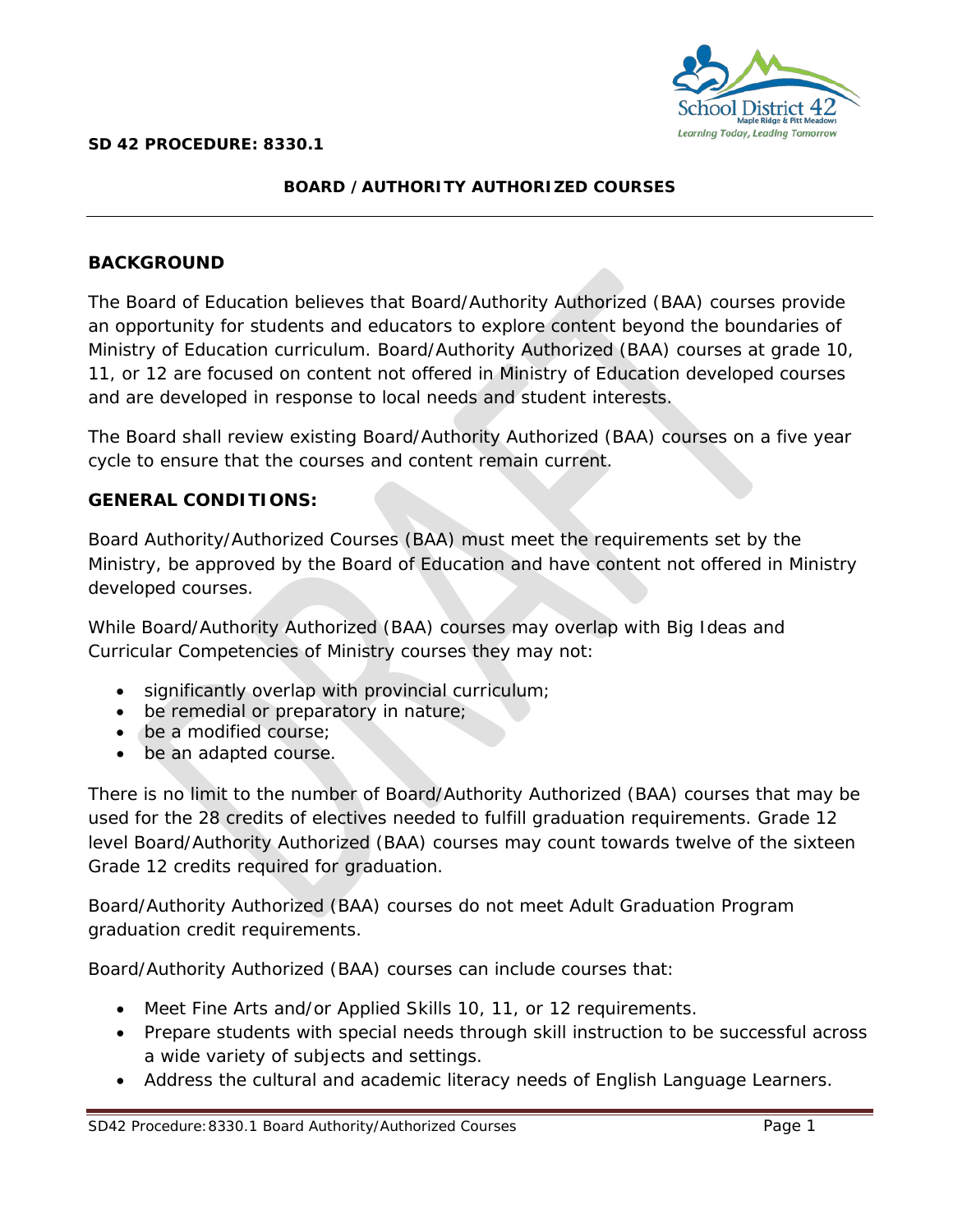# **BAA Creation and Approval PROCESS:**

- 1. The teacher(s) completes the BAA Course Framework and submits it to the Principal for review and approval.
- 2. Principal reviews the BAA Course Framework and ensures that the proposed course meets the needs of the students, has staff support and that the forms include all the information required for Board review and approval.
- 3. Assistant Superintendent reviews proposed BAA Course Framework, consults with others as needed and refers the BAA Course Framework to the Board's Education Committee for review.
- 4. The Board's Education Committee reviews and recommends approval of the BAA Course Framework to the Board.
- 5. The Board of Education reviews and approves the BAA Course Framework.
- 6. The Superintendent or designate completes BAA Course Form and submits it to the Ministry of Education for approval. The Superintendent or designate retains a copy of the BAA Course Framework on file.
- 7. The Ministry of Education approved BAA course is added to the Student Information System by the Superintendent or designate and secondary schools are notified of the course code and course title to be used.
- 8. The Superintendent or designate ensures that all BAA courses are reviewed on a five year cycle to ensure continued adherence to the provincial curriculum.

*Resources:*

*Curriculum: [www.curriculum.gov.bc.ca](http://www.curriculum.gov.bc.ca/)*

*Board/Authority Authorized Courses policy: [http://www2.gov.bc.ca/gov/content/education-](http://www2.gov.bc.ca/gov/content/education-%09training/administration/legislationpolicy/public-schools/board-authority-authorized-course) training/administration/legislationpolicy/public[schools/board-authority-authorized-course](http://www2.gov.bc.ca/gov/content/education-%09training/administration/legislationpolicy/public-schools/board-authority-authorized-course)*

*The School Act:*

*[www.bced.gov.bc.ca/legislation/schoollaw/revisedstatutescontents.pdf](http://www.bced.gov.bc.ca/legislation/schoollaw/revisedstatutescontents.pdf)*

*Board Authorized Course Ministerial Order:*

*[https://www2.gov.bc.ca/assets/gov/education/administration/legislation](https://www2.gov.bc.ca/assets/gov/education/administration/legislation-policy/legislation/schoollaw/e/m285_04.pdf)[policy/legislation/schoollaw/e/m285\\_04.pdf](https://www2.gov.bc.ca/assets/gov/education/administration/legislation-policy/legislation/schoollaw/e/m285_04.pdf)*

*Handbook of Procedures for the Graduation Program: [www.bced.gov.bc.ca/exams/handbook/handbook\\_of\\_procedures.pdf](http://www.bced.gov.bc.ca/exams/handbook/handbook_of_procedures.pdf)*

### **RECEIVED FOR INFORMATION**: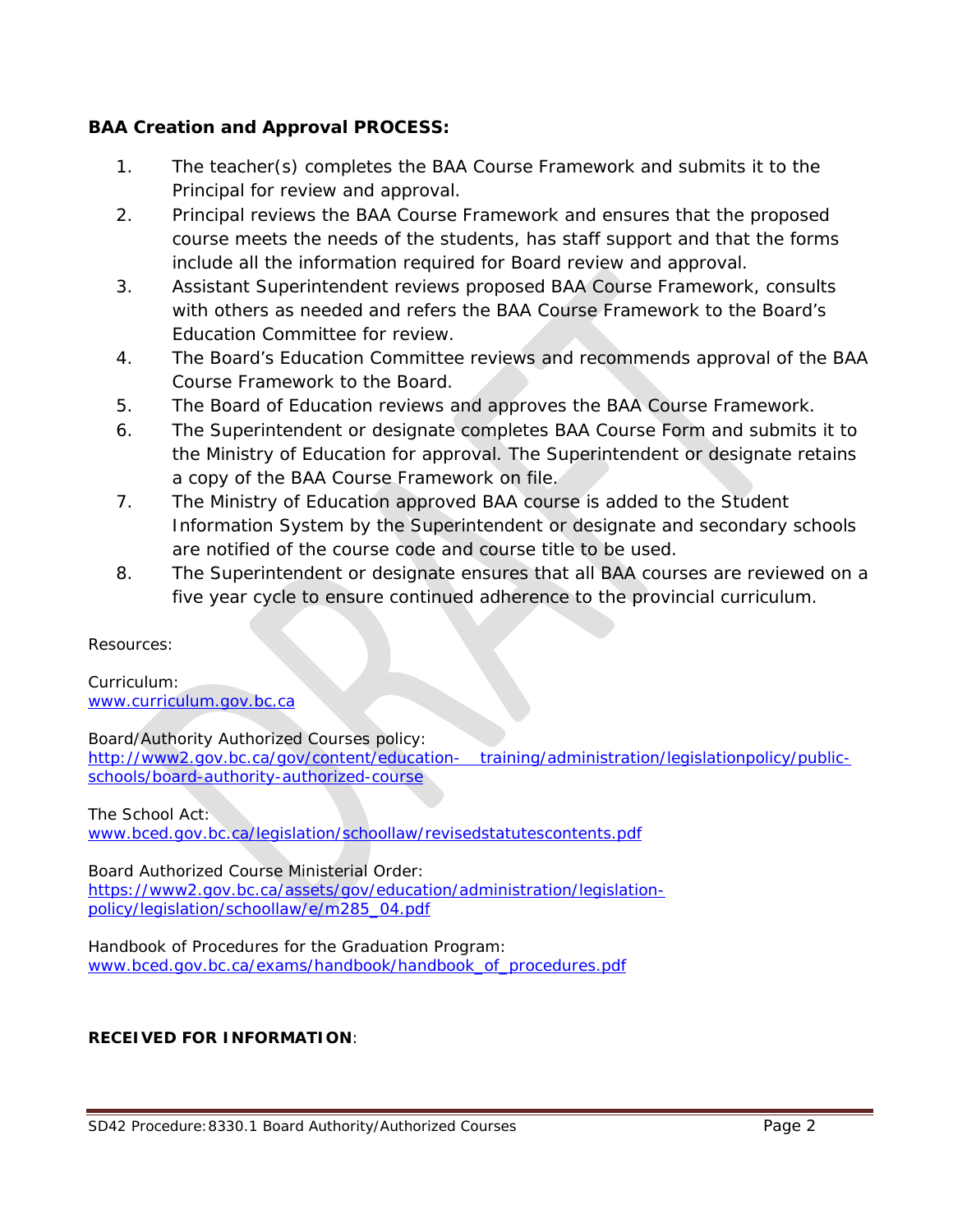

**PART A: BAA COURSE VERIFICATION STATEMENT – To be completed by District Superintendent, Independent School or Offshore School Principal**

**BOARD/AUTHORITY AUTHORIZED (BAA) COURSE FORM**

Prior to submitting the attached BAA Course Framework to the Board of Education or Independent School Authority (Board/Authority) for approval, I verify that I have reviewed the BAA Course to ensure that it is fully compliant with the School Act

(if offered by a Board or Offshore School), the Independent School Act (if offered by an Independent School Authority), the Board Authorized Course Order, policy document Board/Authority Authorized Courses: Requirements and Procedures Guidebook, and for BAA ELL courses, the ELL Guidelines: Template for Board/Authority Authorized Language Acquisition/Culture Courses at the Grade 10, 11, 12 Levels.

By signing below, I verify that the BAA Course:

**BRITISH** 

**COLUMBIA** 

- is not preparatory, remedial or modified
- does not significantly overlap with provincial curriculum Content
- $\checkmark$  name reflects the subject area and includes the Grade level
- assigned Grade reflects the appropriate level of instruction
- credit value appropriately reflects the length and scope of the course
- synopsis clearly outlines what a student has gained when the course is completed
- $\checkmark$  goals are general statements of intention that give structure to the curriculum
- rationale outlines the importance of the learning to the student and society
- embeds Aboriginal Worldviews and Perspectives
- organizational structure outlines the Content, Curricular Competencies, and Big Ideas
- learning standards are assessable and observable and can be understood by students and parents
- $\checkmark$  recommended instructional component clarifies the learning standards and provides a range of pedagogical opportunities
- $\checkmark$  recommended assessment component aligns with the Principles of Quality Assessment
- learning resources are age appropriate, support learning standards and diversity of learning rates and styles.

| <b>Course Name:</b> | Grade: | <b>TRAX Code:</b> |
|---------------------|--------|-------------------|
|                     |        | (e.g. YVPA)       |

**Independent School Name and Number:** 

**School District Name and Number:** 

**Name of District Superintendent/Independent or Offshore School Principal:** 

**Signature:** Date: **Date: Date: Date: Date: Date: Date: Date: Date: Date: Date: Date: Date: Date: Date: Date: Date: Date: Date: Date: Date: Date: Date: Date: Date: Date: Da** 

**PART B: BAA COURSE AUTHORIZATION STATEMENT – To be completed by Board/Authority Chair or Designate**

A signed copy of this document must be submitted to the Student Certification Branch. The original document and accompanying BAA Course Framework must be retained by the district/school for submission to the Ministry upon request. (Board Authorized Course Order, M285/04, s. 3; Educational Standards Order, M41/91, s. 5 (2)(c))

□ I declare that this BAA Course is approved by the Board/Authority.

**Name of Board/Authority Chair or Designate:** 

#### **Signature: Date:**

**PART C: BAA INSPECTOR CONFIRMATION (FOR INDEPENDENT SCHOOLS ONLY) – To be completed by Inspector of Independent Schools or Designate during regular inspection/monitoring visit**

A signed copy of this document (Parts A and C) must be retained for submission to the Ministry upon request.

The BAA Course noted above is fully compliant with the Independent School Act and the BC Ministry of Education requirements outlined in the policy document Board/Authority Authorized Courses: Requirements and Procedures. (Educational Standards Order, M41/91, s. 5 (2)(c))

**Name of Inspector of Independent Schools or Designate:** 

### **Signature:** Date: **Date:**  $\blacksquare$

#### Send completed form to the Student Certification Branch Email student.certification@gov.bc.ca

Ministry of Education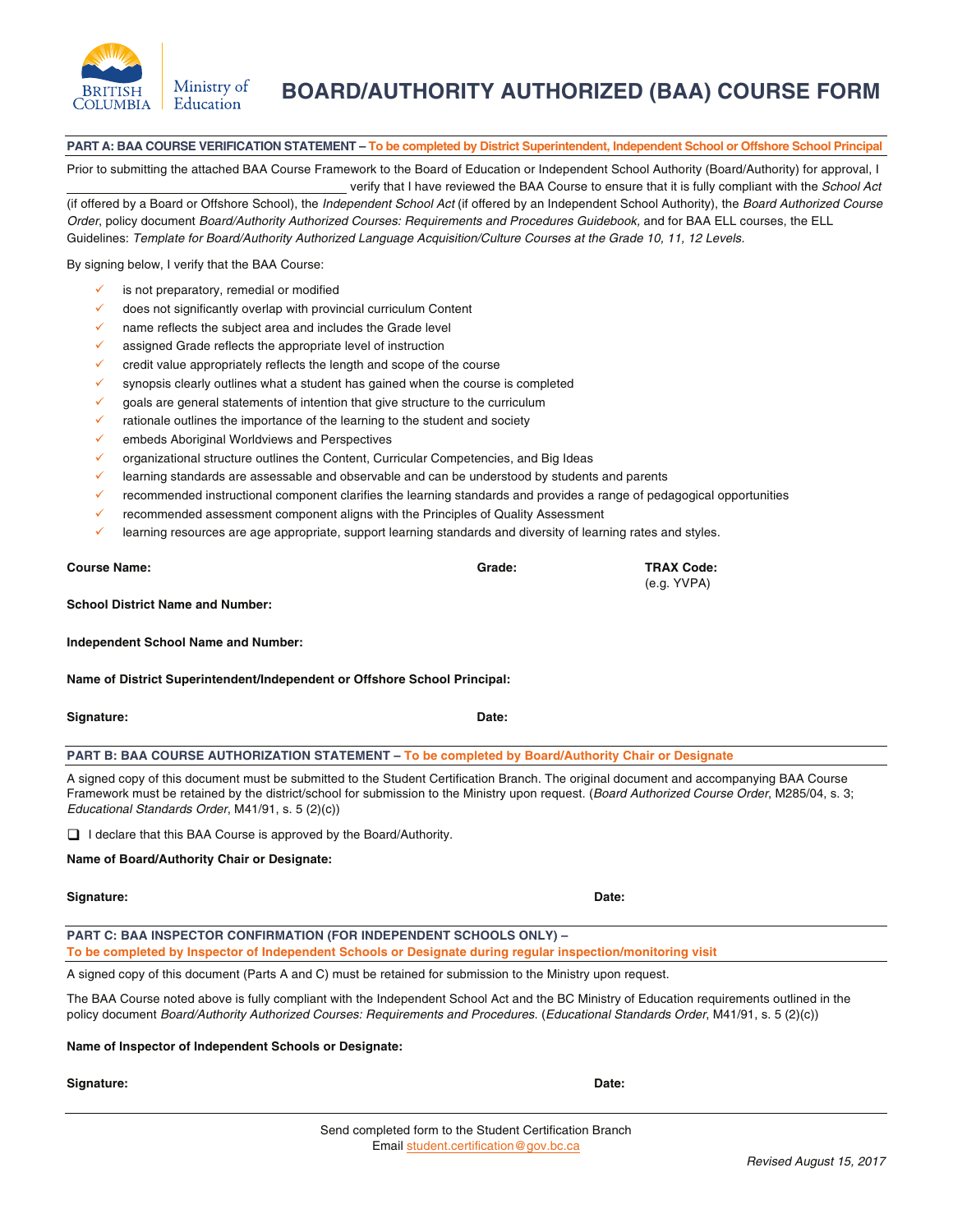

# **Board/Authority Authorized Course Framework Template**

| <b>School District/Independent School Authority Name:</b><br>The Board of Education of School District No. 42 (Maple Ridge - Pitt<br>Meadows) | <b>School District/Independent School Authority Number):</b><br>SD <sub>42</sub> |
|-----------------------------------------------------------------------------------------------------------------------------------------------|----------------------------------------------------------------------------------|
| Developed by:                                                                                                                                 | Date Developed:                                                                  |
| <b>School Name:</b>                                                                                                                           | <b>Principal's Name:</b>                                                         |
| Superintendent Approval Date (for School Districts only):                                                                                     | Superintendent Signature (for School Districts only):                            |
| <b>Board/Authority Approval Date:</b>                                                                                                         | <b>Board/Authority Chair Signature:</b>                                          |
| <b>Course Name:</b>                                                                                                                           | <b>Grade Level of Course:</b>                                                    |
| <b>Number of Course Credits:</b>                                                                                                              | <b>Number of Hours of Instruction:</b>                                           |

**Board/Authority Prerequisite(s):**

**Special Training, Facilities or Equipment Required:**

**Course Synopsis:**

**Goals and Rationale:**

**Aboriginal Worldviews and Perspectives:**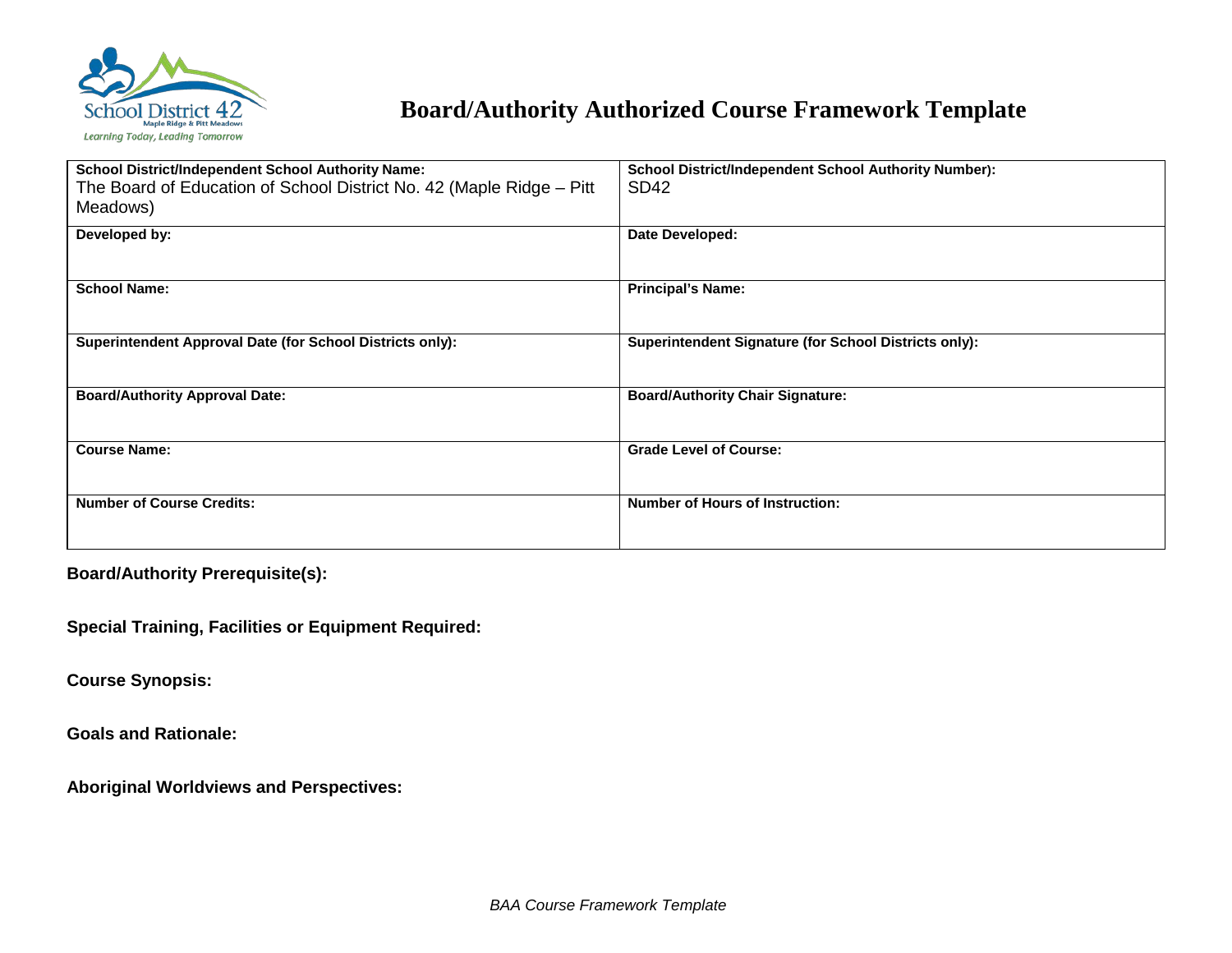# **BIG IDEAS**

# **Learning Standards**

| <b>Curricular Competencies</b>             | <b>Content</b>                               |
|--------------------------------------------|----------------------------------------------|
| Students are expected to do the following: | Students are expected to know the following: |
|                                            |                                              |
|                                            |                                              |
|                                            |                                              |
|                                            |                                              |
|                                            |                                              |
|                                            |                                              |
|                                            |                                              |
|                                            |                                              |
|                                            |                                              |
|                                            |                                              |
|                                            |                                              |
|                                            |                                              |
|                                            |                                              |
|                                            |                                              |
|                                            |                                              |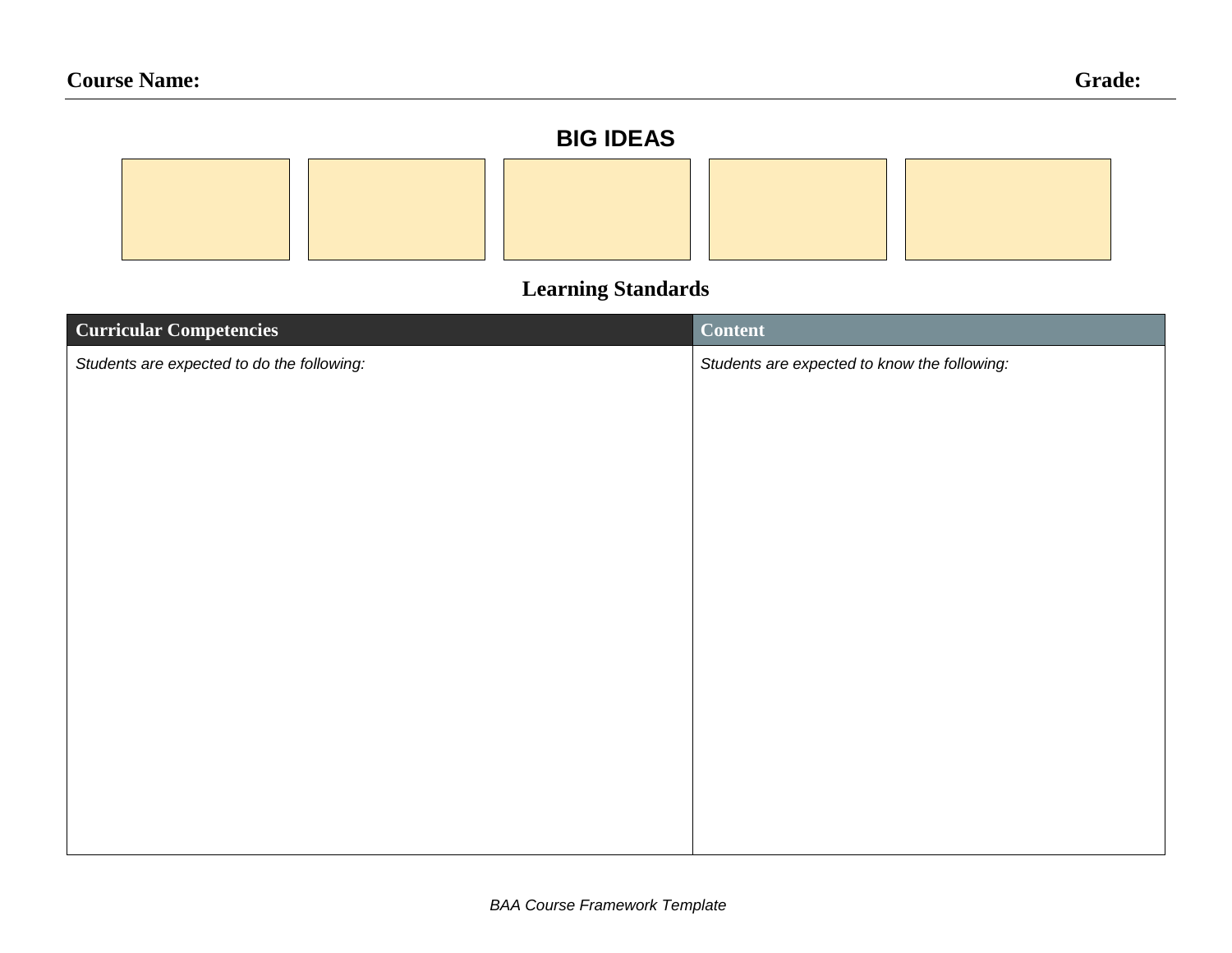**Curricular Competencies – Elaborations**

**Content – Elaborations**

**Recommended Instructional Components:**